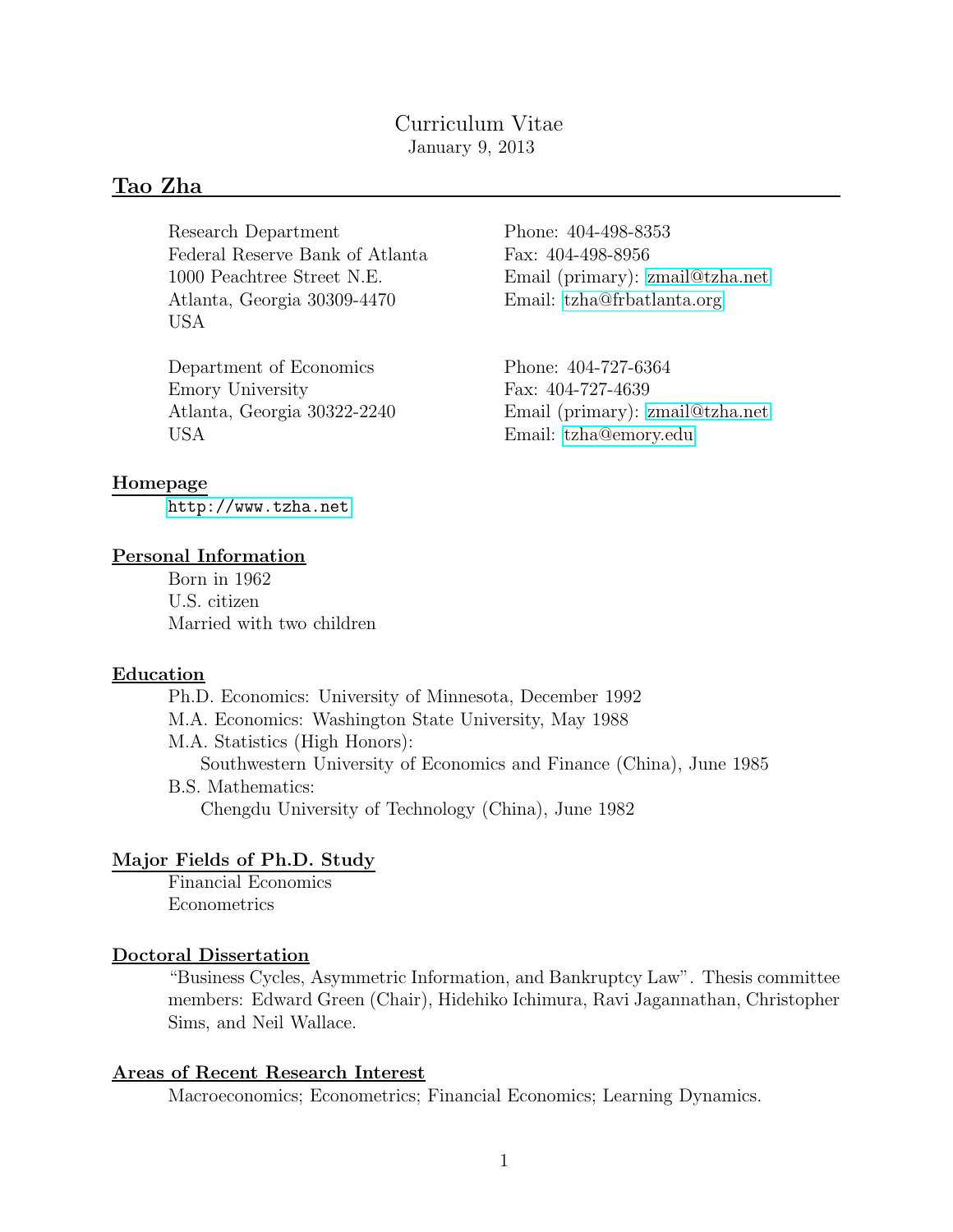### Current Positions

Director, Center for Quantitative Economic Research, Federal Reserve Bank of Atlanta, 2008-.

Professor of Economics, *Emory University*, 2009-.

Research Associate, Monetary Economics Program, **National Bureau of Eco**nomic Research, 2011-.

Research Associate, Economic Fluctuations and Growth Program, **National Bu**reau of Economic Research, 2012-.

#### Past Positions

Visiting Distinguished Professor, Economics Department, Emory University, 2008- 2009.

Adjunct Professor, Economics Department, Emory University, 2007-2008.

Senior Policy Adviser, Research Department, Federal Reserve Bank of Atlanta, 2006- 2008.

Policy Adviser, Research Department, Federal Reserve Bank of Atlanta, 2002-2006.

Assistant Vice President, Research Department, Federal Reserve Bank of Atlanta, 2000-2002.

Senior Economist, Research Department, Federal Reserve Bank of Atlanta, 1999-2000.

Economist II, Research Department, Federal Reserve Bank of Atlanta, 1995-1999.

Assistant Professor of Economics, University of Saskatchewan, 1992-1995.

Visiting Researcher, Department of Economics, Yale University, 1990-1992.

Research Assistant, Institute for Empirical Macroeconomics, Research Department, Federal Reserve Bank of Minneapolis, 1989-1990.

Intern Economist, Asian Department, International Monetary Fund, 1987.

Staff Member, Head Office, People's Bank of China, 1985-1986.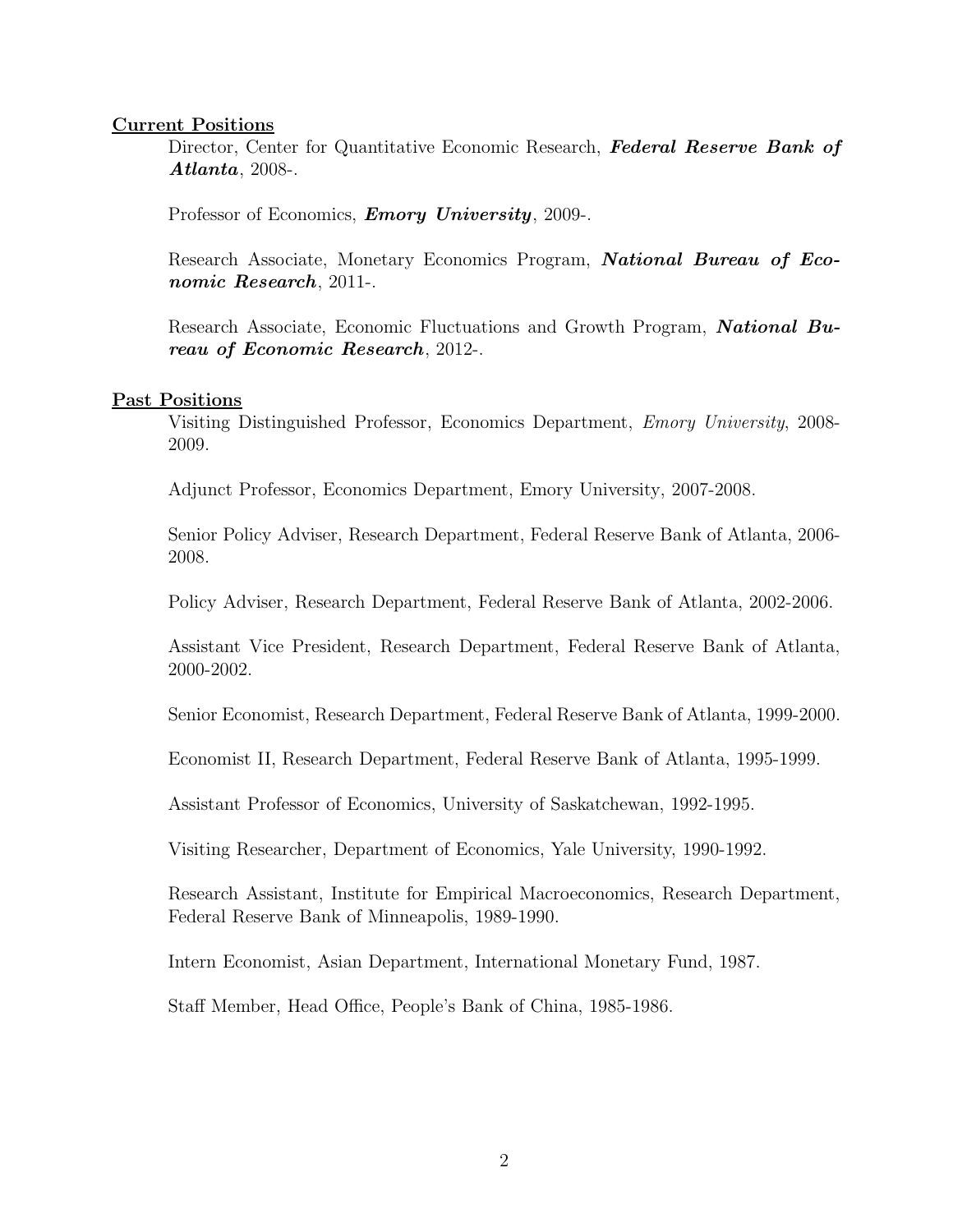## Editorial Boards and Professional Services

Associate Editor, Econometrica, 2012-.

Associate Editor, Journal of Econometrics, 2007-.

Associate Editor, Macroeconomic Dynamics, 2007-2012.

Associate Editor, Journal of Applied Econometrics, 2004-.

Co-Editor, Annals of Economics and Finance, 2000-.

Member, Advisory Committee of Dynare, CEPREMAP, Center for Economic Research and its Applications, France, 2005-.

Lead Member, Scientific Committee, *EC-squared (EC)2, Florence 2011*, Econometrics for Policy Analysis: After the Crisis and Beyond, European University Institute and Universita degli Studi di Firenze, Florence, Italy, 15-17 December 2011.

Member, *Econometric Society* Program Committee on Macroeconomics, 2009 North American Winter Meeting, San Francisco, CA, January 3-5, 2009.

Member, Program Committee, 14th International Conference on Computing in Economics and Finance, University La Sorbonne, Paris, France, June 26-29, 2008.

Referee for NSF, SSHRC, and various academic journals.

## Honors and Other Activities

National Science Foundation Grant SES-1127665, 2011-2015.

Wim Duisenberg Research Fellowship, European Central Bank, 2012.

Works cited by the Nobel Economic Sciences Prize Committee 2011: (1) "Vector Autoregressions," The New Palgrave Dictionary of Economics 2nd Edition (eds S.N. Durlauf and L.E. Blume); (2) "Were There Regime Switches in U.S. Monetary Policy?" (coauthored with Christopher Sims), AER 2006; (3) "Shocks and Government Beliefs: The Rise and Fall of American Inflation" (coauthored with Thomas Sargent and Noah Williams), AER 2006.

Second prize for best papers in the "The Phillips Curve and the Natural Rate of Unemployment," conference at the Kiel Institute for the World Economy, "Asymmetric Expectation Effects of Regime Switches in Monetary Policy" (coauthored with Zheng Liu and Daniel F. Waggoner), June 2007.

Abramson Scroll Award for Outstanding Articles in Business Economics, "Evaluating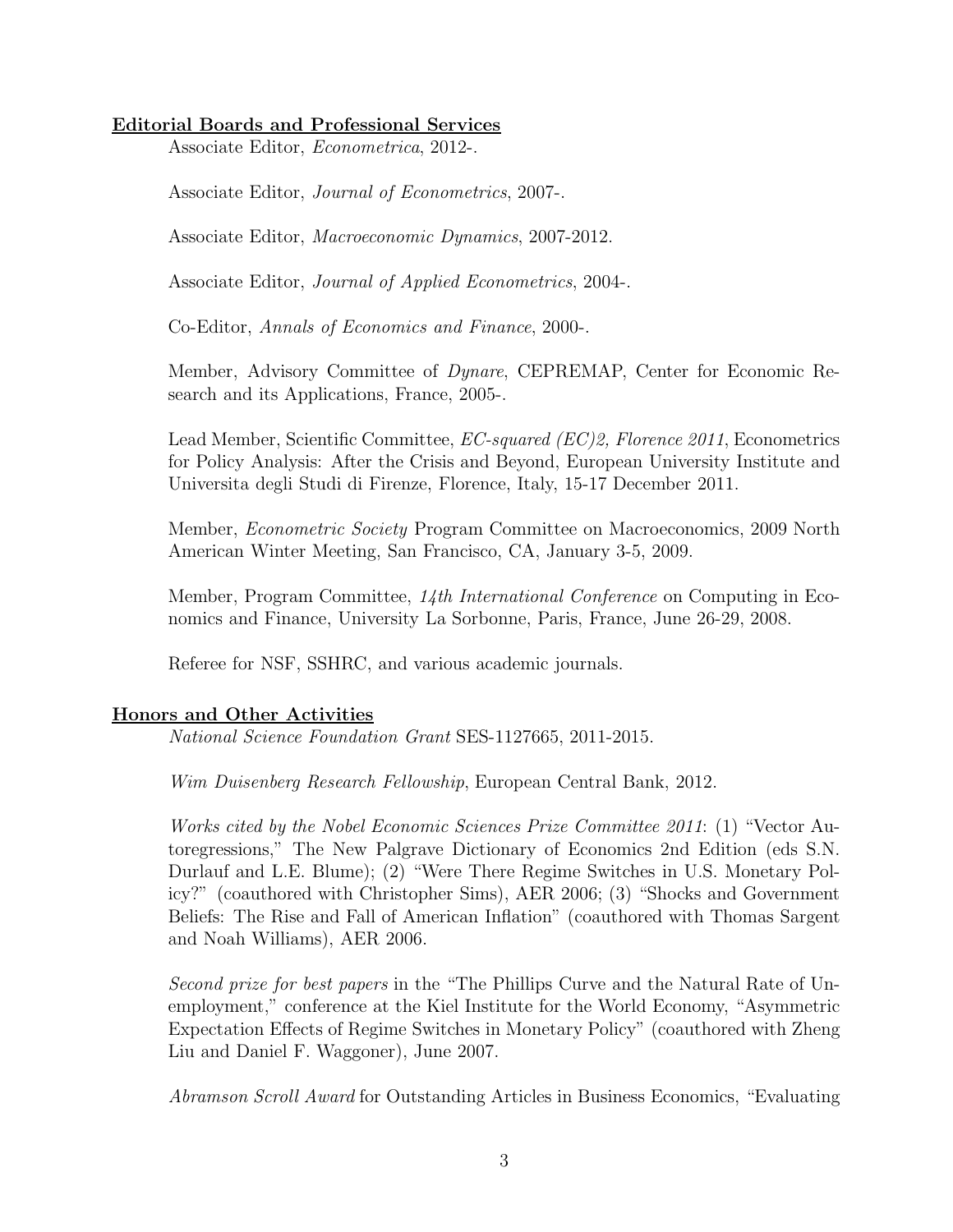Wall Street Journal Survey Forecasters: A Multivariate Approach" (Coauthored with Robert A. Eisenbeis and Daniel F. Waggoner), 2002.

Walter Helen Fellowship for Public Policy, University of Minnesota, 1991-1992.

Invited Special Guest, Head Table, American Economic Association Nobel Luncheon Reception Honoring Thomas J. Sargent and Christopher A. Sims, ASSA meetings at San Diego, 5 January 2013.

Invited Speech, Conference in Honor of 2011 Nobel Laureate Christopher A Sims's Contribution to Econometrics and Macroeconomics, University of Chicago and Princeton University, 19-20 October 2012.

Invited Speech, Northwestern-Tsinghua Macro Conference on "Financial Frictions, Sentiments, and Aggregate Fluctuations," Northwestern University and Tsinghua University, Beijing, China, 21-22 August 2012.

Overview Lecture, European Central Bank's WGEM Workshop"The Role of Non-Linear Methods in Empirical Macroeconomics and Forecasting," Frankfurt, Germany, 1 September 2011.

CIDE Lectures, Econometrics Summer School, Italian Center for Econometrics, Bertinoro, Italy, June 2011.

Craig Miemstra Memorial Lecture, 19th Annual Symposium on "Nonlinear Aspects of the Financial Crisis: Theoretical and Empirical Analysis," the Society of Nonlinear Dynamics and Econometrics (SNDE), Institute for International Economic Policy, Elliott School of International Affairs, George Washington University, Washington D.C., 17-18 March 2011.

Invited Speech, 1st European Conference on Bayesian Econometrics, Econometric and Tinbergen Institutes, Erasmus University Rotterdam, Rotterdam, Netherlands, 5-6 November 2010.

Keynote Speech, 2010 Shanghai Macroeconomics Workshop, School of Economics, Shanghai University of Finance and Economics, China, June 25-26, 2010.

Invited Lecture, Hong Kong Institute for Monetary Research, Hong Kong Monetary Authority, Hong Kong, June 21-23, 2010.

Keynote Speech, Why Do We Need to Go Beyond Gaussianity in Structural Modeling, Second International Conference in memory of Carlo Giannini, Banca d'Italia, Rome, Italy, January 19-20, 2010.

Invited Speech, Do Credit Constraints Amplify Macroeconomic Fluctuations?, Euro-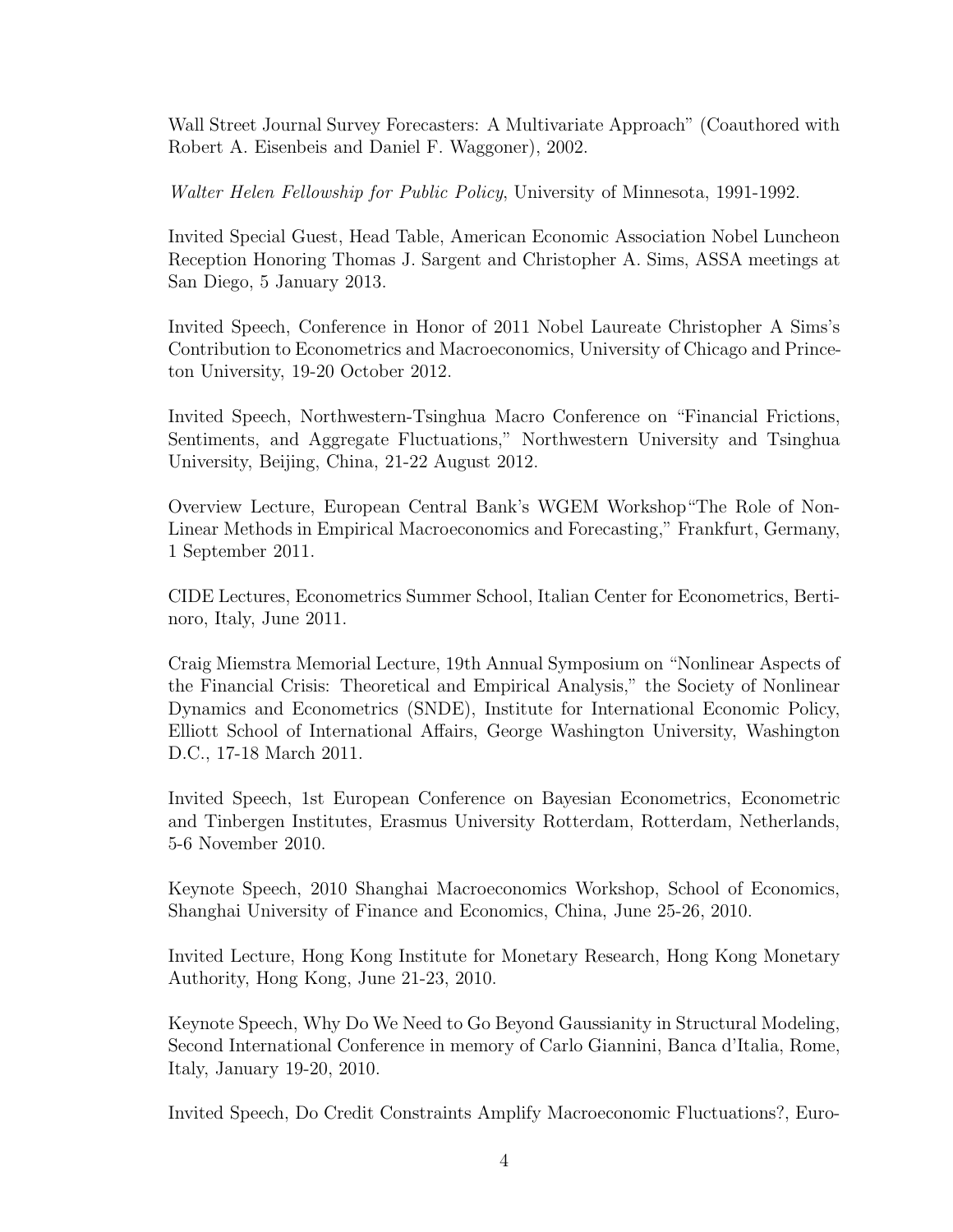pean Central Bank, Frankfurt, Germany, January 18, 2010.

Invited Speech, Conference to Mark Twenty Years of Inflation Targeting, Sponsored by the Reserve Bank of New Zealand and the Center for International Economics and Development, Reserve Bank of New Zealand, Wellington, New Zealand, December 17-18, 2009.

Invited Speech, Workshop on Monetary Policies in Open Economies, Reserve Bank of Australia, Sydney, Australia, December 14-15, 2009.

Keynote Speech, 5th annual DYNARE Conference on "Monetary Policy, DSGE Modeling, and Computational Methods," Norges Bank, Norway, August 31-September 1, 2009.

Invited Speech and Visiting Scholar, Bank of Korea, May 21-25, 2008.

Invited Lectures, Advanced Graduate Courses, Department of Economics, UCLA, November 26-30, 2007.

Visiting Scholar, Reserve Bank of New Zealand, July 2007.

Invited Lectures, Bank of Israel, May 7-9, 2007.

Visiting Scholar, European Central Bank, October 2006.

Invited Lectures, Dynare Workshop on Learning and Monetary Policy, Paris, October 2005.

Invited Speech, European Central Bank, February 2005.

Invited Speech, Conference on "Monetary Policy and VAR analysis," Sveriges Riksbank, September 2002.

Visiting Scholar, Congressional Budget Office, Washington D.C., December 2000.

Visiting Scholar, Reserve Bank of Australia, Sydney, February-March 2000.

Visiting Scholar, Federal Reserve Bank of Chicago, February 1997.

#### Working Papers

"Land Prices and Unemployment", May 2012. With Zheng Liu and Jianjun Miao.

"Asset Pricing and Income Inequality in a Heterogenous Agent Production Economy", June 2009. With Zheng Liu and Pengfei Wang.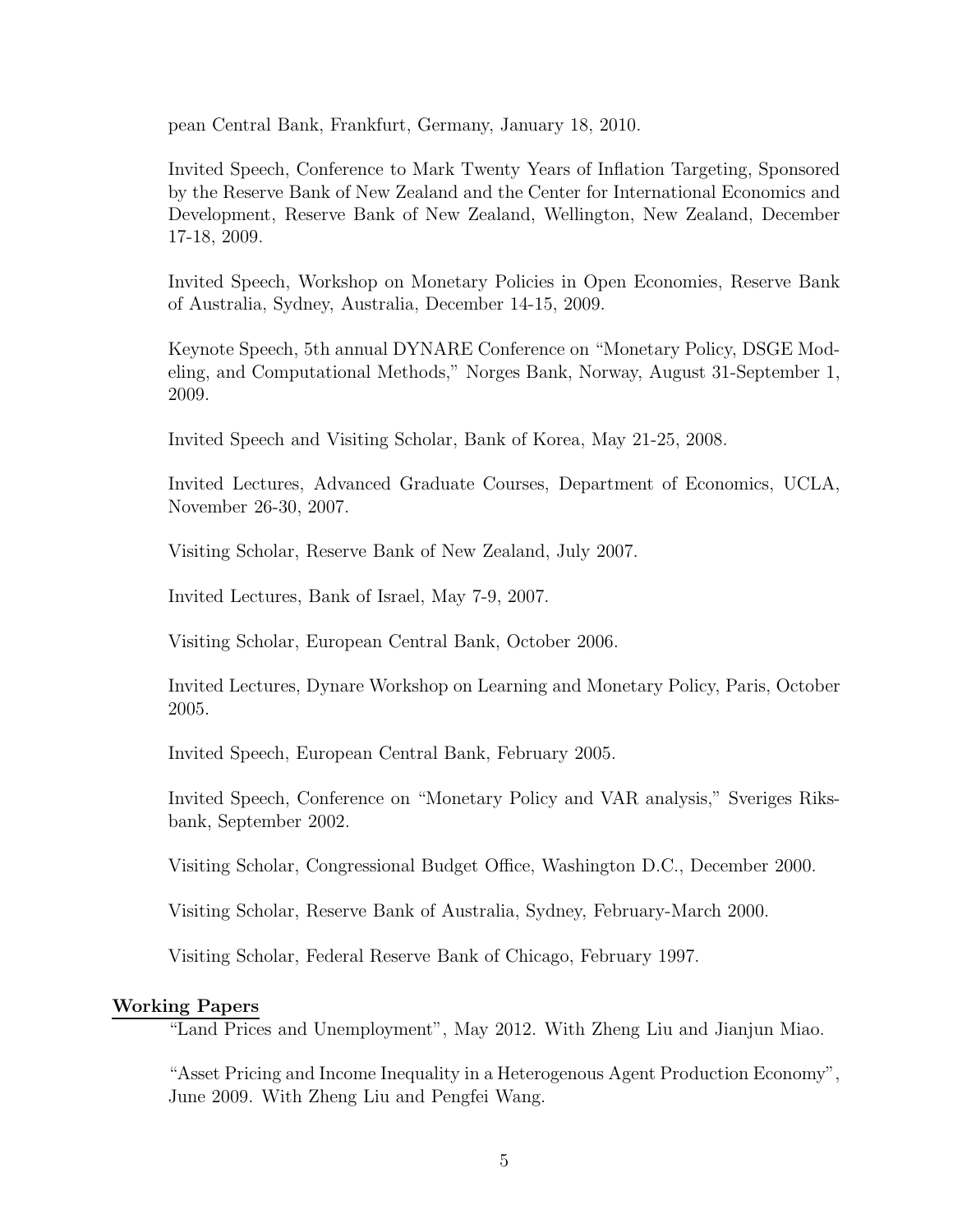"Local and Global Identification of DSGE Models: a Simultaneous-Equation Approach", November 2008. With Martin Fukač and Daniel F. Waggoner.

## Published Research Articles

"Land-Price Dynamics and Macroeconomic Fluctuations", **Econometrica**, forthcoming. With Zheng Liu and Pengfei Wang.

"Confronting Model Misspecification in Macroeconomics", **Journal of Economet**rics, December 2012, volume 171, issue 2, pages 167-184. With Daniel F. Waggoner.

"Minimal State Variable Solutions to Markov-Switching Rational Expectations Models", **Journal of Economic Dynamics and Control**, 2011, volume 35, number 12, pages 2150-2166. With Roger E.A. Farmer and Daniel F. Waggoner.

"Sources of Macroeconomic Fluctuations: A Regime-Switching DSGE Approach", **Quantitative Economics**, 2011, volume 2, pages 251-301. With Zheng Liu and Daniel F. Waggoner.

"Structural Vector Autoregressions: Theory of Identification and Algorithms for Inference", **Review of Economic Studies**, 2010, volume 77, pages 665-696. With Juan Rubio-Ramirez and Daniel F. Waggoner.

"Generalizing the Taylor Principle: Comment", **American Economic Review**, 2010 (March), volume 100, issue 1, pages 608-617. With Roger E.A. Farmer and Daniel F. Waggoner.

"Understanding Markov-Switching Rational Expectations Models", **Journal of Eco**nomic Theory, 2009 (November), volume 144, issue 6, pages 1849-1867. With Roger E.A. Farmer and Daniel F. Waggoner.

"The Conquest of South American Inflation", **Journal of Political Economy**, 2009 (April), volume 117, number 2, pages 211-256. With Thomas J. Sargent and Noah Williams.

"Asymmetric Expectation Effects of Regime Switches in Monetary Policy", Review of Economic Dynamics, 2009 (April), volume 12, number 2, pages 284-303. With Zheng Liu and Daniel F. Waggoner.

"Learning, Adaptive Expectations, and Technology Shocks", *Economic Journal*, 2009 (March), volume 119, issue 536, pages 377-405. With Kevin X.D. Huang and Zheng Liu.

"Indeterminacy in a Forward Looking Regime Switching Model", International Journal of Economic Theory, 2009 (March), volume 5, pages 69-84. With Roger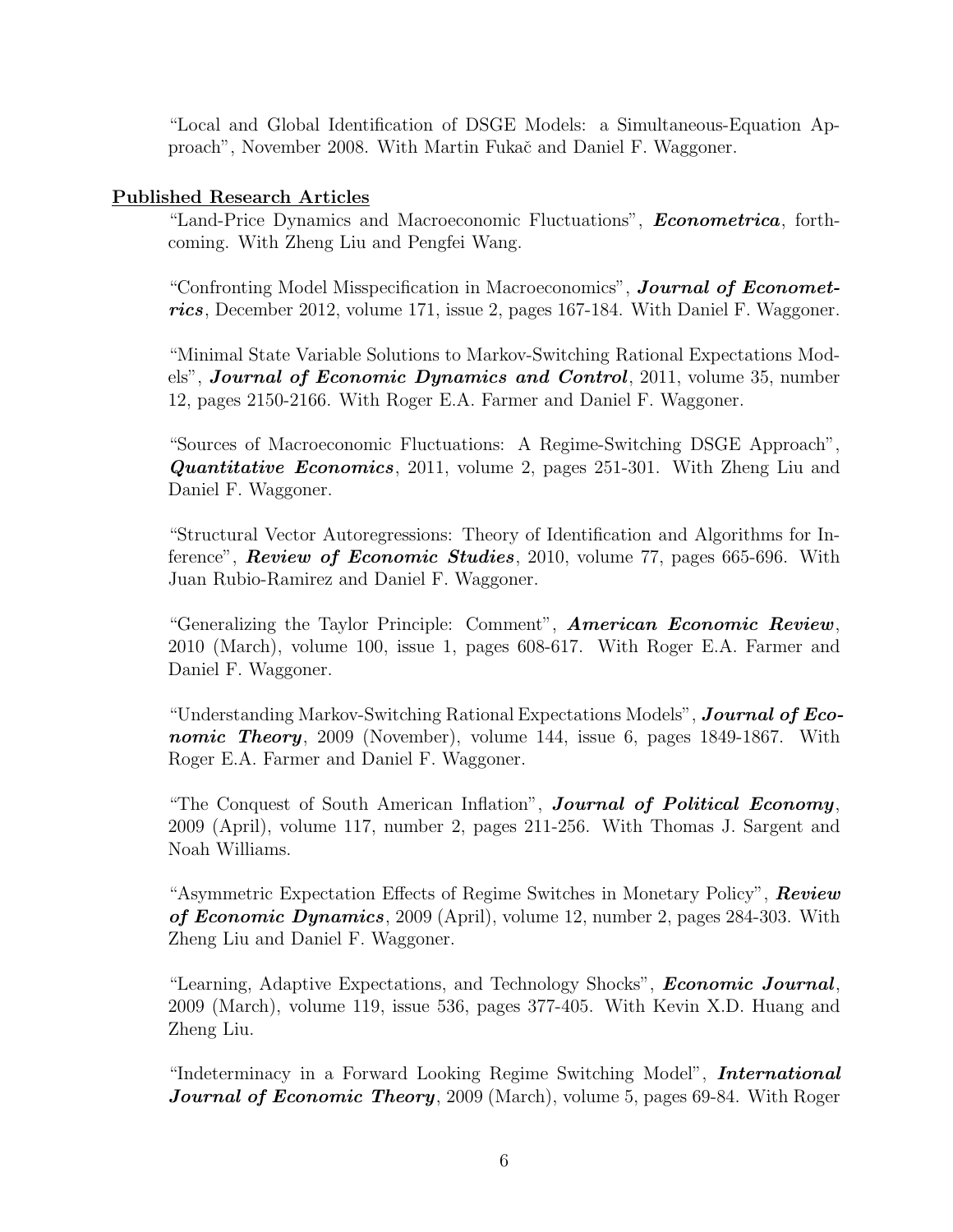E.A. Farmer and Daniel F. Waggoner.

"Methods for Inference in Large Multiple-Equation Markov-Switching Models",  $Jour$ nal of Econometrics, 2008, volume 146, issue 2, pages 255-274. With Christopher A. Sims and Daniel F. Waggoner.

"Normalization in Econometrics", **Econometric Reviews**, 2007, volume 26, numbers 2-4, pages 221-252. Special issue on"Bayesian Dynamic Econometrics." With James D. Hamilton and Daniel F. Waggoner.

"Shocks and Government Beliefs: The Rise and Fall of American Inflation", **Ameri**can Economic Review, 2006 (September), volume 96, number 4, pages 1193-1224. With Thomas J. Sargent and Noah Williams.

"Does Monetary Policy Generate Recessions?", Macroeconomic Dynamics, 2006 (April), volume 10, number 2, pages 231-272. With Christopher A. Sims.

"Were There Regime Switches in US Monetary Policy?", American Economic Review, 2006 (March), volume 96, number 1, pages 54-81. With Christopher A. Sims.

"Modest Policy Interventions", **Journal of Monetary Economics**, 2003 (November), volume 50, issue 8, pages 1673-1700. With Eric M. Leeper.

"A Gibbs Sampler for Structural Vector Autoregressions", **Journal of Economic** Dynamics and Control, 2003 (November), volume 28, issues 2, papges 349-366. With Daniel F. Waggoner.

"Likelihood Preserving Normalization in Multiple Equation Models", Journal of Econometrics, 2003 (June), volume 114, issue 2, pages 329-347. With Daniel F. Waggoner.

"Evaluating Wall Street Journal Survey Forecasters: A Multivariate Approach", **Business Economics**, 2002 (July), volume 37, issue 3, pages 11-21. With Robert A. Eisenbeis and Daniel F. Waggoner.

"Quantifying the Uncertainty about the Half-Life of Deviations from PPP", **Journal** of Applied Econometrics, 2002 (March-April), volume 17, issue 2, pages 107-125. With Lutz Kilian.

"Bankruptcy Law, Capital Allocation, and Aggregate Effects: A Dynamic Heterogeneous Agent Model with Incomplete Markets", **Annals of Economics and Fi**nance, 2001 (November), volume 2, issue 2, pages 379-400.

"Assessing Simple Policy Rules: A View from a Complete Macroeconomic Model",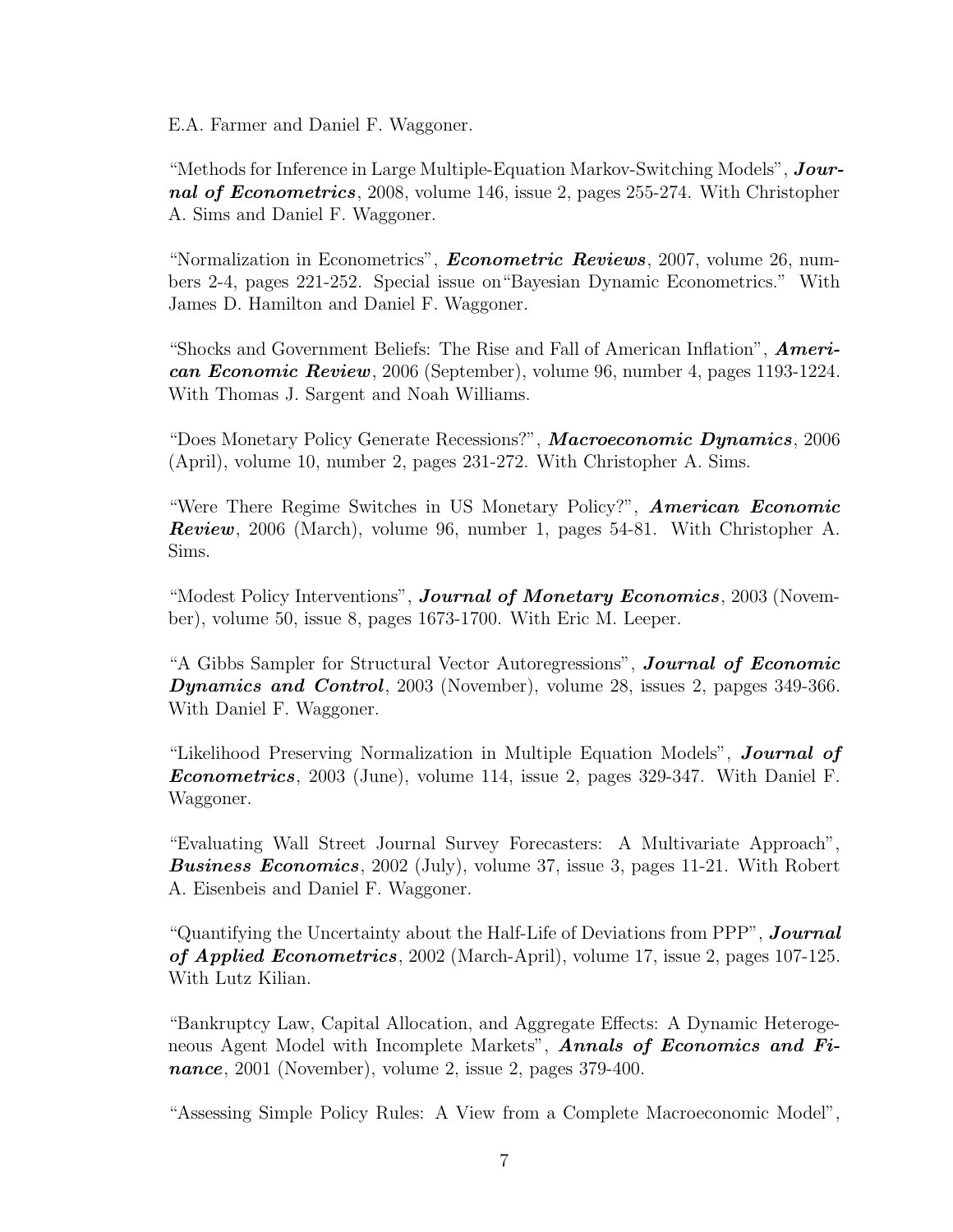Federal Reserve Bank of St. Louis **Review** (the symposium on monetary policy rules sponsored by Federal Reserve Bank of St. Louis and Stanford University) , 2001 (July-August), volume 83, issue 4, pages 83-110. With Eric M. Leeper.

"Conditional Forecasts in Dynamic Multivariate Models", **Review of Economics** and Statistics, 1999 (November), volume 81, issue 4, pages 639-651. With Daniel F. Waggoner.

"Error Bands for Impulse Responses", **Econometrica**, 1999 (September), volume 67, issue 5, pages 1113-1155. With Christopher A. Sims.

"Block Recursion and Structural Vector Autoregressions", **Journal of Economet**rics, 1999 (June), volume 90, issue 2, page  $291-316$ .

"Trends in Velocity and Policy Expectations", Carnegie-Rochester Conference Series on Public Policy, 1998 (December), volume 49, pages 265-304. With David B. Gordon and Eric M. Leeper.

"Bayesian Methods for Dynamic Multivariate Models", *International Economic* Review, 1998 (November), volume 39, issue 4, pages 949-968. With Christopher A. Sims.

"Identifying Monetary Policy in a Small Open Economy under Flexible Exchange Rates", **Journal of Monetary Economics**, 1997 (August), volume 39, issue 3, pages 433-448. with David O. Cushman.

"What Does Monetary Policy Do?", *Brookings Papers on Economic Activity*, 1996, issue 2, pages 1-63. With Eric M. Leeper and Christopher A. Sims.

## **Other Publications**

"Vector Autoregressions," New Palgrave Dictionary of Economics, September 2008, 2nd edition, eds. Steven N. Durlauf and Lawrence E. Blume. Palgrave Macmillan (http://www.dictionaryofeconomics.com/article?id=pde2008 V000066)

"Normalization", International Encyclopedia of the Social Sciences, 2008, 2nd edition, volume 5, pages 533-534, ed. William A. Darity, Jr. Macmillan Reference/Thomson Publishing, Detroit, USA.

"Comment on An and Schorfheide's Bayesian Analysis of DSGE Models", Econometric Review, 2007, volume 26, numbers 2-4, pages 205-210. Special issue on"Bayesian Dynamic Econometrics."

"Transparency, Expectations, and Forecasts", Federal Reserve Bank of Atlanta Economic Review, First Quarter 2006, volume 91, number 1, pages 1-25. With Andy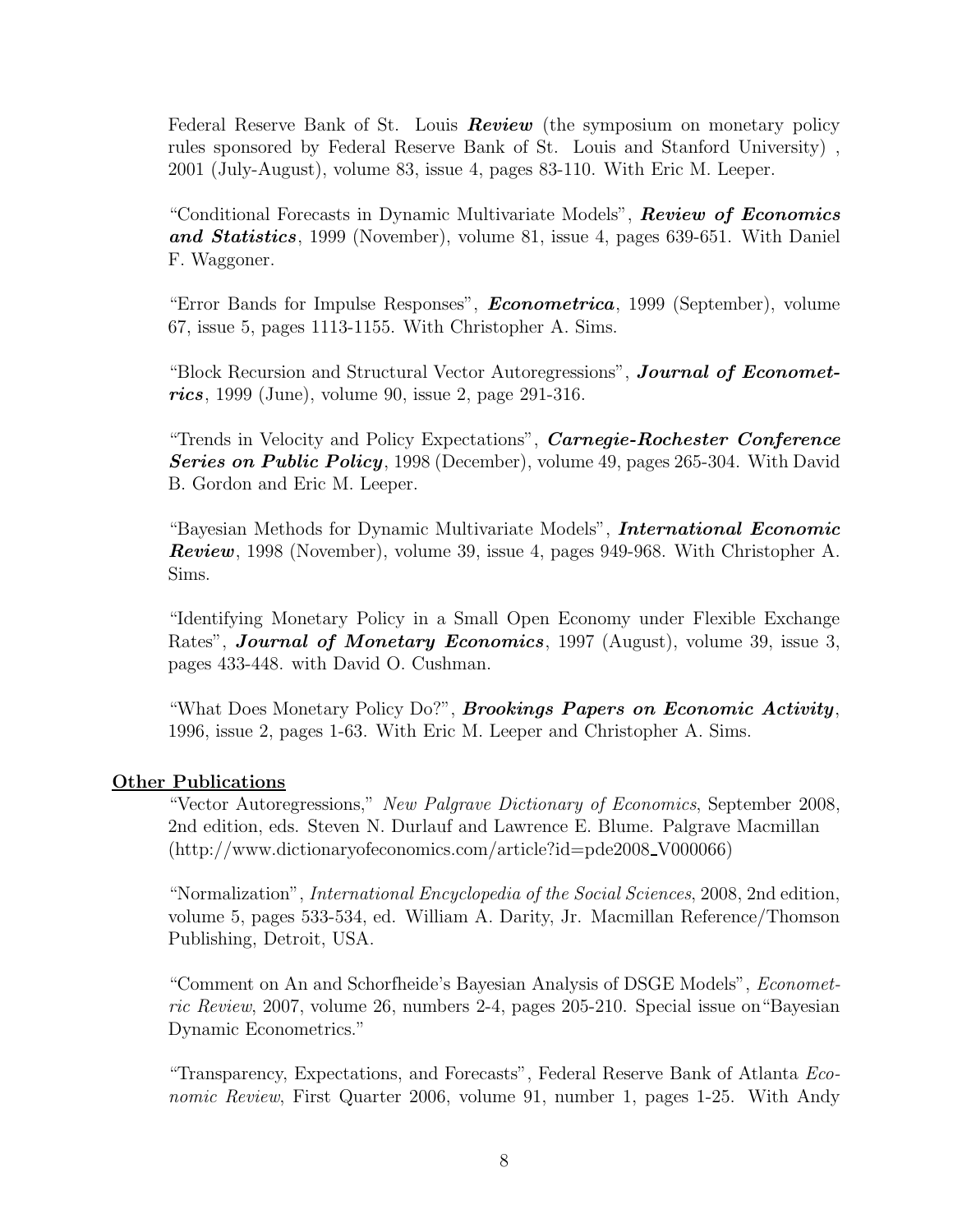Bauer, Robert A. Eisenbeis, and Daniel F. Waggoner.

"Introduction: Monetary Policy and Learning", Review of Economic Dynamics, April 2005, volume 8, number 2, pages 257-261. With Lee E. Ohanian and Marco Del Negro.

"Forecast evaluation with cross-sectional data: The Blue Chip Surveys", Federal Reserve Bank of Atlanta Economic Review, 2003, issue Q2, pages 17-31. With Andy Bauer, Robert Eisenbeis, and Daniel Waggoner.

"Monetary Policy and Racial Unemployment Rates", Federal Reserve Bank of Atlanta Economic Review, 4th Quarter 2000, volume 85, issue 4, pages 1-16. With Madeline Zavodny.

"Evaluating the Effects of Monetary Policy with Economic Models", Federal Reserve Bank of Atlanta Economic Review, 4th Quarter 1999, volume 84, issue 4, pages 4-15.

"A Dynamic Multivariate Model for Use in Formulating Policy", Federal Reserve Bank of Atlanta Economic Review, 1st Quarter 1998, volume 83, issue 1, pages 16-29.

"Identifying Monetary Policy: A Primer", Federal Reserve Bank of Atlanta Economic Review, 2nd Quarter 1997, volume 82, issue 2, pages 26-43.

## Unpublished Papers, Notes, Slides

"Understanding the New-Keynesian Model When Monetary Policy Switches Regimes", NBER Working Paper 12965, 2007. With Roger Farmer and Dan Waggoner.

"Markov-Switching Structural Vector Autoregressions: Theory And Application", Federal Reserve Bank of Atlanta Working Paper 2005-27, December 2005. With Juan Rubio-Ramirez and Dan Waggoner.

"Bayesian Econometrics of Learning Models", Lecture Notes for the October 2005 Dynare Workshop on Learning and Monetary Policy.

"MCMC Method for Markov Mixture Simultaneous-Equation Models: A Note", October 2004. With Christopher A. Sims.

"Identification Issues in Vector Autoregressions", 1997. With Daniel F. Waggoner.

## Selected Conferences Organized

International Conference on "Macroeconomic Modeling in Times of Crisis" in Honor of Lawrence Christiano. Sponsored by Banque de France, Cepremap, Atlanta Fed CQER, and Centre d'analyse Strateglique. October, 25-26, 2012. Banque de France, Paris, France.